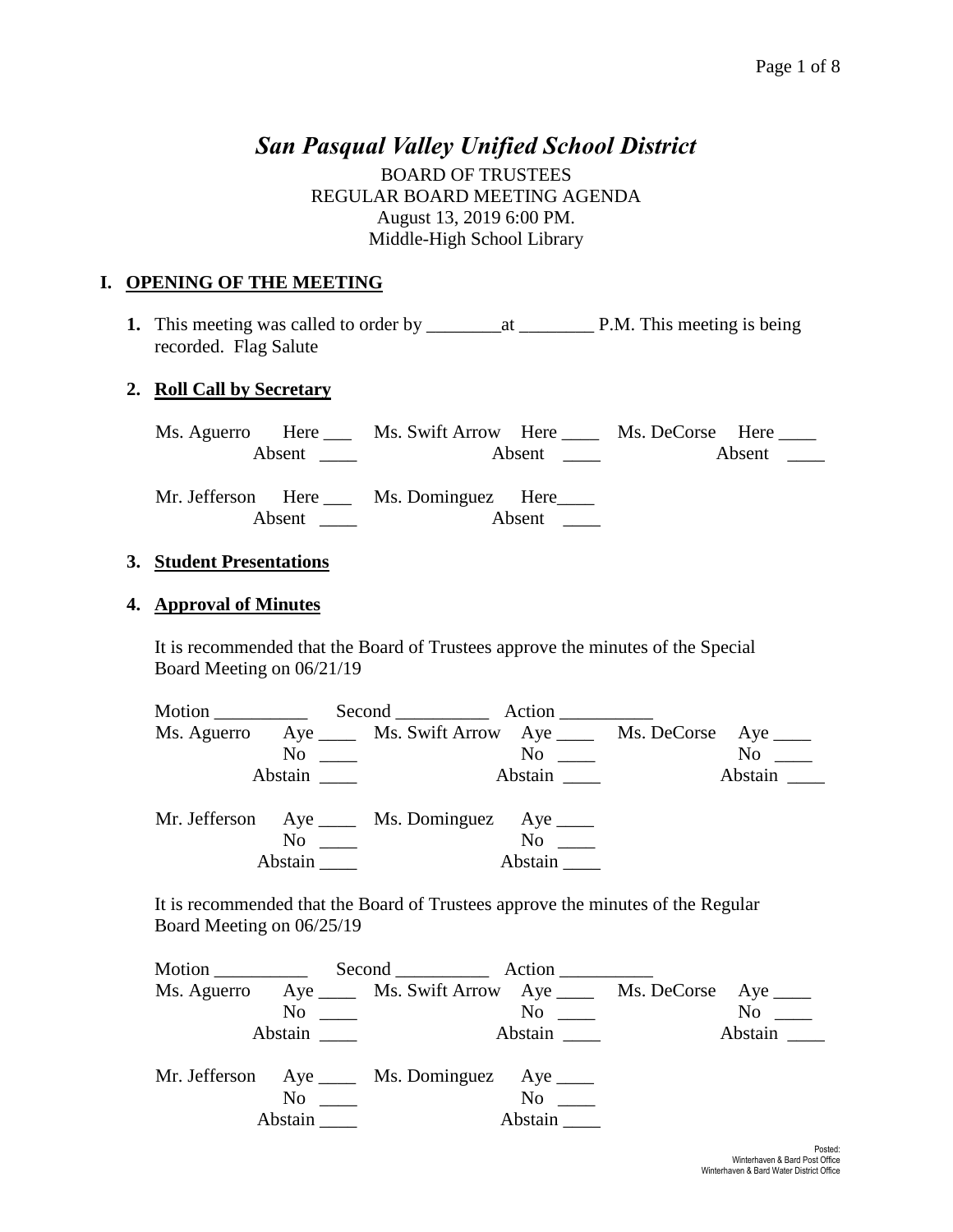It is recommended that the Board of Trustees approve the minutes of the Special Board Meeting on 06/29/19

|         | Second Action                                                           |                                                                                                                                                                                                                                |                     |
|---------|-------------------------------------------------------------------------|--------------------------------------------------------------------------------------------------------------------------------------------------------------------------------------------------------------------------------|---------------------|
|         | Ms. Aguerro Aye ______ Ms. Swift Arrow Aye ______ Ms. DeCorse Aye _____ |                                                                                                                                                                                                                                |                     |
|         | $\overline{\text{No}}$ $\overline{\phantom{0}}$                         | $\overline{N}$ o $\overline{\phantom{0}}$                                                                                                                                                                                      | $No \_\_$           |
| Abstain |                                                                         | Abstain here are the set of the set of the set of the set of the set of the set of the set of the set of the set of the set of the set of the set of the set of the set of the set of the set of the set of the set of the set | Abstain $\_\_\_\_\$ |
|         | Mr. Jefferson Aye _____ Ms. Dominguez Aye _____<br>$\rm No$             | No no                                                                                                                                                                                                                          |                     |
| Abstain |                                                                         | Abstain                                                                                                                                                                                                                        |                     |

It is recommended that the Board of Trustees approve the minutes of the Special Board Meeting on 07/29/2019

| Motion $\_\_$                                                        | Second Action                           |                                             |           |
|----------------------------------------------------------------------|-----------------------------------------|---------------------------------------------|-----------|
| Ms. Aguerro Aye _____ Ms. Swift Arrow Aye _____ Ms. DeCorse Aye ____ |                                         |                                             |           |
|                                                                      | $\overline{N}$ $\overline{\phantom{a}}$ | $\overline{N}$ o $\overline{\phantom{nnn}}$ | $No \ \_$ |
| Abstain                                                              |                                         | Abstain                                     | Abstain   |
|                                                                      |                                         |                                             |           |
| Mr. Jefferson Aye _____ Ms. Dominguez Aye _____                      |                                         |                                             |           |
|                                                                      | $No \ \_$                               | $No \ \_$                                   |           |
| Abstain                                                              |                                         | Abstain                                     |           |

#### **5. Approval of Warrants**

Per EdCode 42631 and SPVUSD BP 3314, it is recommended that the Board of Trustees ratify the June and July warrants in the amount of \$859,724.44

|                             | Second Action                                                                                                   |                                                     |                                                                                                                                                                                                                                          |
|-----------------------------|-----------------------------------------------------------------------------------------------------------------|-----------------------------------------------------|------------------------------------------------------------------------------------------------------------------------------------------------------------------------------------------------------------------------------------------|
|                             | Ms. Aguerro Aye _____ Ms. Swift Arrow Aye _____ Ms. DeCorse Aye ____<br>$\overline{N}$ $\overline{\phantom{a}}$ | $\overline{N}$ $\overline{\phantom{nn}}$<br>Abstain | No note that the set of the set of the set of the set of the set of the set of the set of the set of the set of the set of the set of the set of the set of the set of the set of the set of the set of the set of the set of<br>Abstain |
| $\overline{N_0}$<br>Abstain | Mr. Jefferson Aye _____ Ms. Dominguez Aye _____                                                                 | $No \ \_$<br>Abstain                                |                                                                                                                                                                                                                                          |

#### **6. Public Comments**

Are there any public comments speakers who require translation?

\*Persons who have complaints against Board members or District staff are encouraged to seek resolution to those complaints by using the San Pasqual Valley Unified School District written complaint procedures before orally addressing them at a meeting. The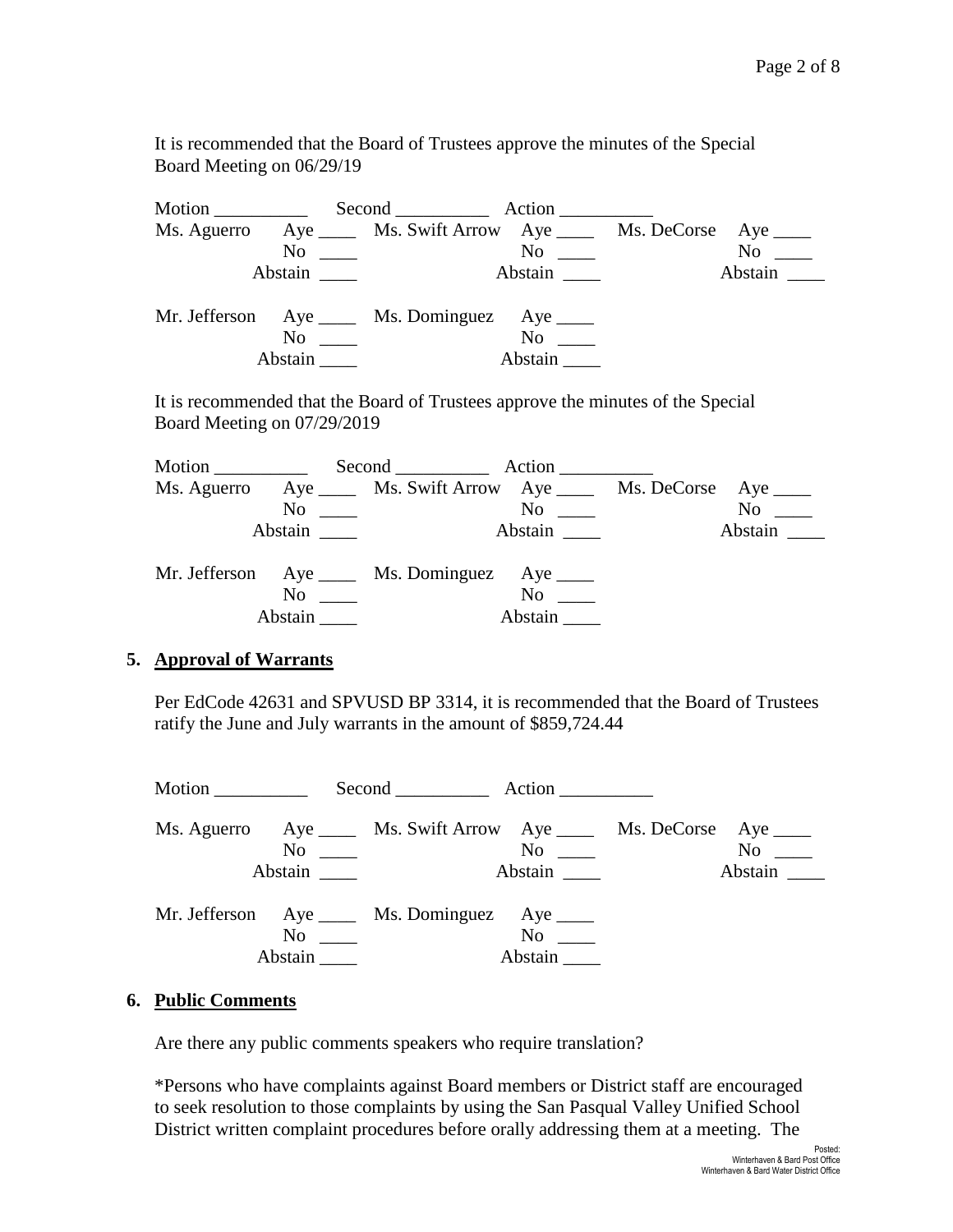Board will not respond to such complaints until the applicable complaint procedure (BP/AR 1312.1) has been followed and has reached the Board level. Where a complaint concerns a District employee identifiable by name, position, or other facts, the Board cannot respond until proper written notice has been given to the employee pursuant to Government Code Section 54957.

Comments shall be limited to three minutes per person (six minutes if translation is required) and twenty minutes (forty minutes if translation is required) for all comments, per topic, unless the board president, subject to the approval of the Governing Board, sets different time limits

- **a.** Are there any members of the public to be heard on items not appearing on agenda that are within the jurisdiction of the District?
	- **1.** Celisse Cornejo concern regarding bullying and follow up
- **b.** Are there any members of the public to be heard on items appearing on the agenda?
- **c.** Are there any members of the public or parents/guardians of Indian children on equal participation in educational programs provided by the district. Title VII of The Elementary and Secondary Education Act as amended by the Every Student Succeeds Act or PL 114-95

#### **II. PRESENTATIONS**

1. Alice Presentation – Ms. Rauna Fox

### **III. CONSENT ITEMS**

- 1. Sports: Out of State Travel
- 2. San Pasqual Valley Unified School District After-School Education and Safety (ASES) current pay-rate.
- 3. Ratification Memorandum of Understanding (MOU) Between San Pasqual Valley Unified School District (SPVUSD) and Imperial Office of Education (ICOE) for Nursing Services
- 4. Ratification: Memorandum of Understanding (MOU) Between San Pasqual Valley Unified School District (SPVUSD) and Imperial Office of Education (ICOE) Representing the College and Career Readiness Initiative (CCRI)
- 5. Ratification: Memorandum of Understanding (MOU) Between San Pasqual Valley Unified School District (SPVUSD) and Imperial County Superintendent of Schools
- 6. Memorandum of Understanding (MOU) Between San Pasqual Valley Unified School District (SPVUSD) and Sandy Hook Promise Foundation (SHP)
- 7. Ratified- High School Class Advisors 2019-2020
- 8. Ratification- Mandatory AIA meetings
- 9. Ratification: Agreement Between The County of Imperial and the San Pasqual Valley Unified School District for the Imperial County Sheriff's Office to Provide a School Resource Officer
- 10. Surplus Inventory
- 11. Training/Travel: 2019 CA Consortium for Independence Study Conference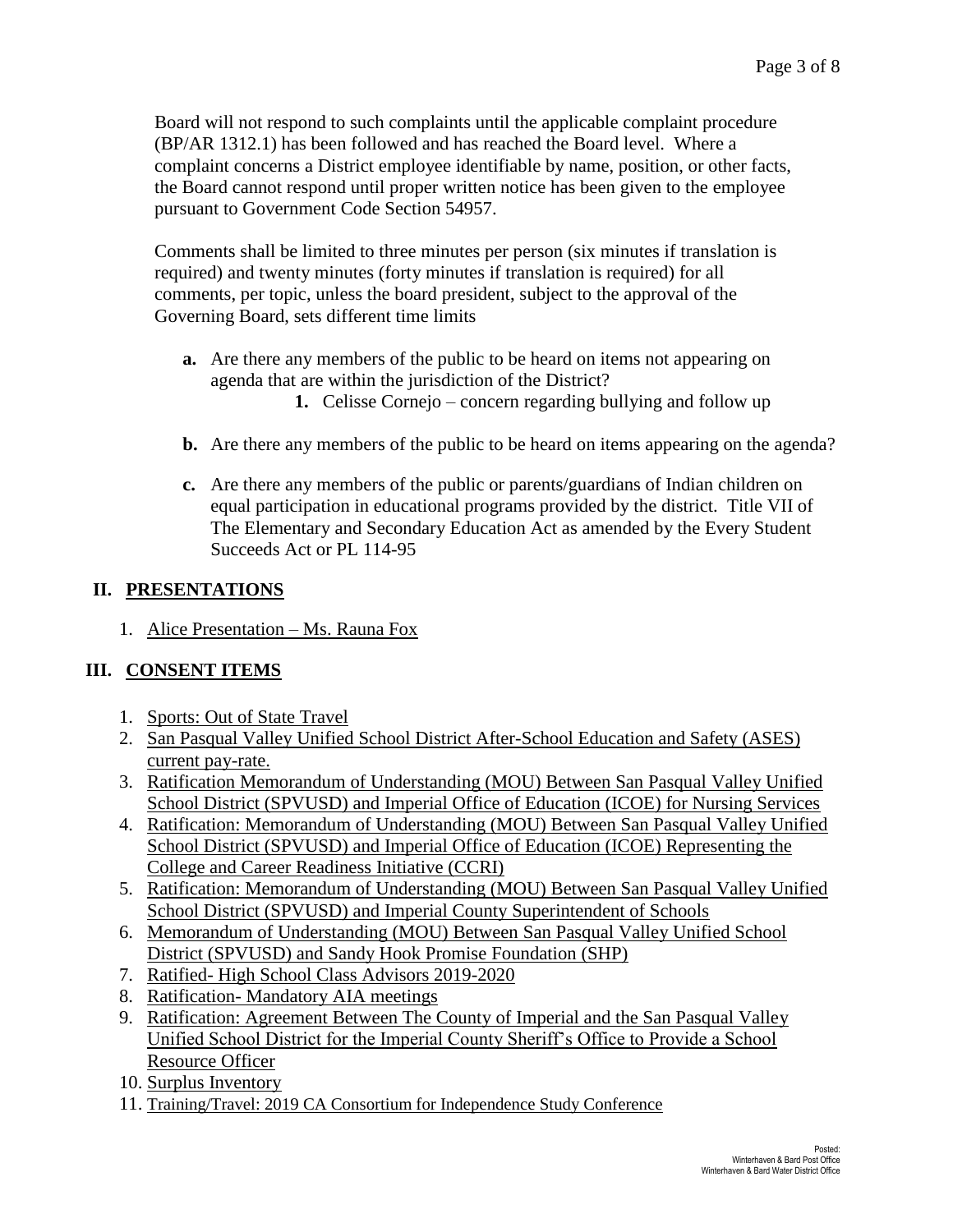- 12. Ratification: Sports: 2019-2020 Pasqual Valley High School Football Head and Assistant Coaches
- 13. Sports: 6<sup>th</sup> Grade Volleyball Coach and Out of State Travel for Middle School Sports 2019-20
- 14. Field Trip: UCSD and Birch Aquarium
- 15. Ratification: Sports: 2019-2020 San Pasqual Valley High School Girls' Basketball Coach
- 16. Travel/Training: Get Focused…Stay Focused

|                                                                                                                                                                                                                                          | Motion Second Action                                                                                  |               |                                             |                      |
|------------------------------------------------------------------------------------------------------------------------------------------------------------------------------------------------------------------------------------------|-------------------------------------------------------------------------------------------------------|---------------|---------------------------------------------|----------------------|
| Abstain                                                                                                                                                                                                                                  | Ms. Aguerro Aye _____ Ms. Swift Arrow Aye _____ Ms. DeCorse Aye ____<br>$\overline{N}$ $\overline{N}$ | Abstain       | $\overline{N}$ o $\overline{\phantom{nnn}}$ | $No \ \_$<br>Abstain |
| No new contract the set of the set of the set of the set of the set of the set of the set of the set of the set of the set of the set of the set of the set of the set of the set of the set of the set of the set of the set<br>Abstain | Mr. Jefferson Aye _____ Ms. Dominguez Aye _____                                                       | No<br>Abstain |                                             |                      |

## **IV. MONTHLY REPORTS**

- 1. San Pasqual Teachers Association (SPTA) Ms. Leah Buchanan
- 2. California School Employees Association (CSEA) Ms. Airam Hernandez
- 3. Associated Student Body (ASB) Representative
- 4. Special Education Dr. Thien Hoang
- 5. Elementary School Mr. Ruben Gonzalez
- 6. Middle School Ms. Mary Kay Monson
- 7. High School Mr. Juan Morales
- 8. Business Services Ms. Kish Curtis
- 9. Maintenance/Operations/Transportation Mr. Edward Benedict
- 10. Superintendent/Bill Manes-Adult Education Principal Ms. Rauna Fox a. LCAP update
- 11. School Board

## **V. UNFINISHED BUSINESS**

### **VI. INFORMATION ITEMS**

- 1. SPVUSD Extended Annual SARB Report
- 2. Contract for Seniors
- 3. Extracurricular Eligibility Statements
- 4. At Risk for Retention Forms
- 5. SPVUSD High School/Bill Manes Staff and Student Handbook with Updated A.L.I.C.E. Information and New Hire Teacher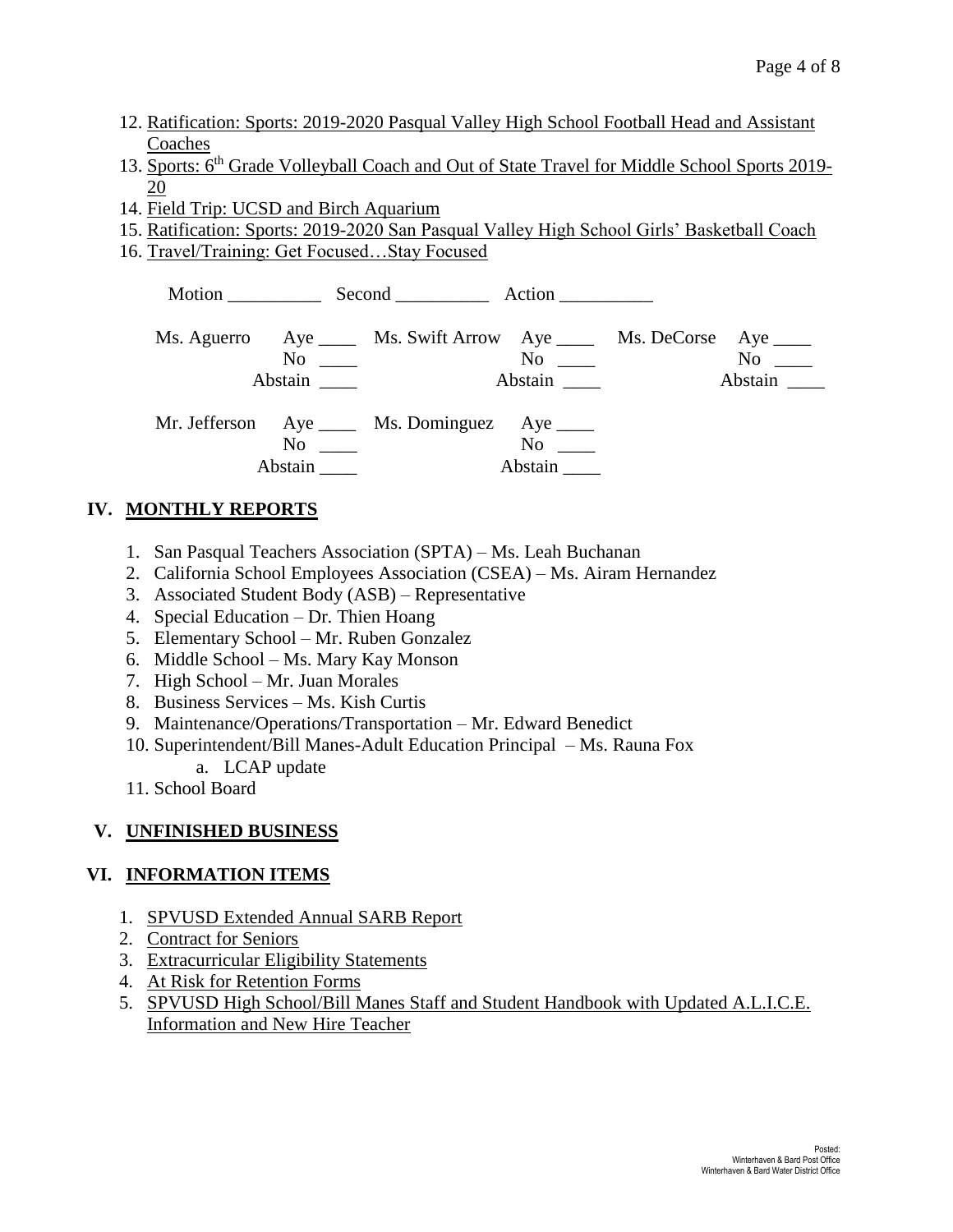# **VII. NEW BUSINESS**

| 2020          |                              | 1. Consolidated Application and Reporting System (CARs), Application for Funding SY 2019- |                      |                                               |
|---------------|------------------------------|-------------------------------------------------------------------------------------------|----------------------|-----------------------------------------------|
|               |                              |                                                                                           |                      |                                               |
|               | $No \ \_$<br>Abstain         | Ms. Aguerro Aye _____ Ms. Swift Arrow Aye _____ Ms. DeCorse Aye ____                      |                      | $No \ \_$<br>Abstain                          |
|               | $No \ \_$<br>Abstain         | Mr. Jefferson Aye _____ Ms. Dominguez Aye _____                                           |                      |                                               |
|               |                              | 2. Revised Local Control Accountability Plan (LCAP)                                       |                      |                                               |
|               |                              |                                                                                           |                      |                                               |
|               | $No \ \_$<br>Abstain _______ | Ms. Aguerro Aye _____ Ms. Swift Arrow Aye _____ Ms. DeCorse Aye ____                      | Abstain              | $No \ \_$<br>Abstain                          |
|               | $No \ \_$<br>Abstain         | Mr. Jefferson Aye _____ Ms. Dominguez Aye _____                                           |                      |                                               |
|               |                              | 3. Lord Architect Contract Approval and Gym Discussion                                    |                      |                                               |
|               |                              | Motion Second Action                                                                      |                      |                                               |
|               | $No \ \_$                    | Ms. Aguerro Aye _____ Ms. Swift Arrow Aye _____ Ms. DeCorse Aye ____                      |                      | $No \ \_$                                     |
|               | Abstain                      |                                                                                           |                      | Abstain                                       |
|               | $No \ \_$<br>Abstain         | Mr. Jefferson Aye _____ Ms. Dominguez Aye _____                                           | $No \ \_$<br>Abstain |                                               |
|               |                              | 4. CSBA Manual Maintenance Service Checklist and update of affected policies.             |                      |                                               |
|               |                              |                                                                                           |                      |                                               |
|               | $No \ \_$<br>Abstain         | Ms. Aguerro Aye _____ Ms. Swift Arrow Aye _____ Ms. DeCorse                               | $No \ \_$<br>Abstain | $Aye$ <sub>____</sub><br>$No \ \_$<br>Abstain |
| Mr. Jefferson | $No \ \_$<br>Abstain         | Aye ______ Ms. Dominguez Aye _____                                                        | $No \ \_$<br>Abstain |                                               |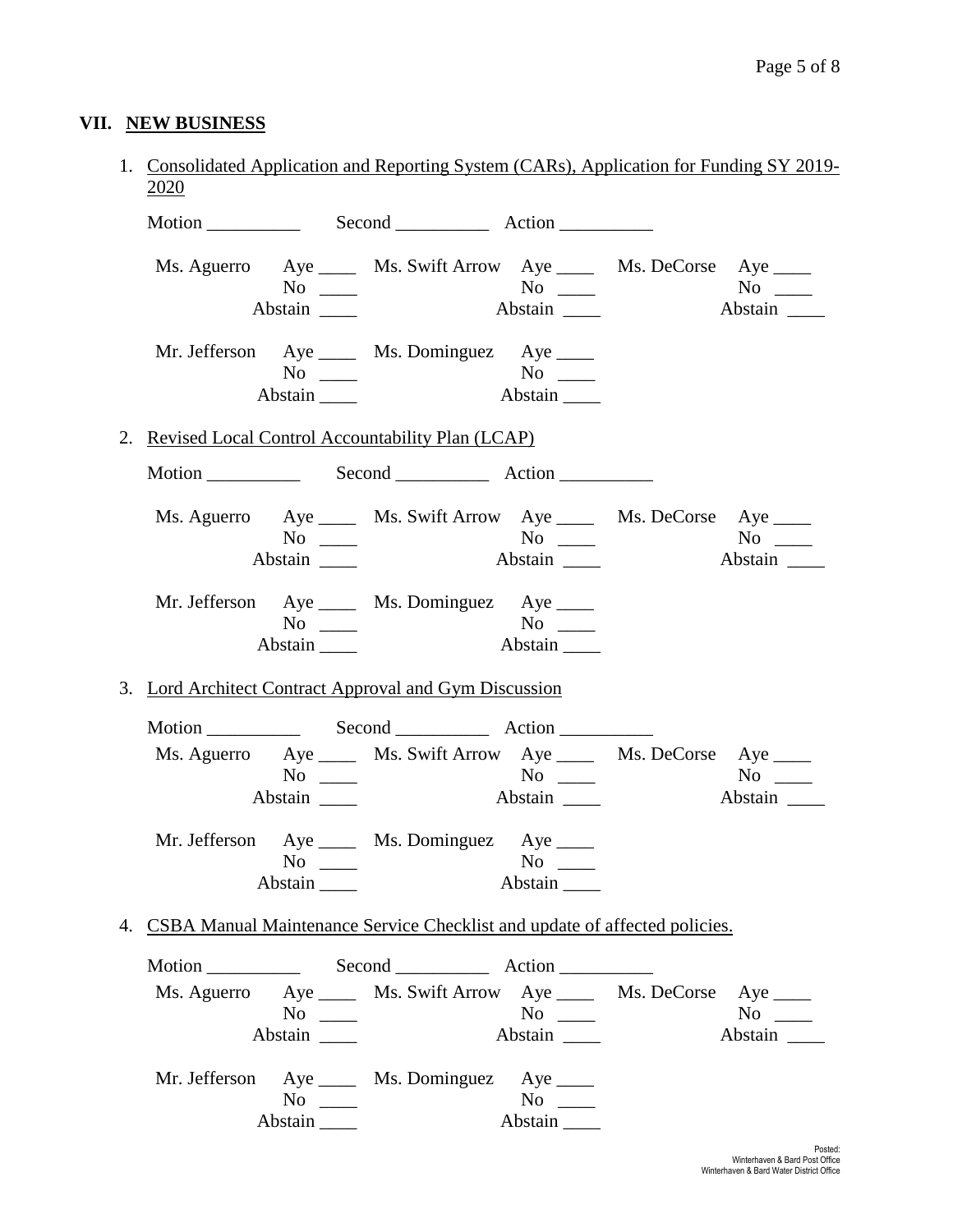|                             |                                           | 5. Board Member Compensation for Members Absent During August Board Meeting     |               |                   |
|-----------------------------|-------------------------------------------|---------------------------------------------------------------------------------|---------------|-------------------|
|                             |                                           |                                                                                 |               |                   |
|                             |                                           | Ms. Aguerro Aye _____ Ms. Swift Arrow Aye _____ Ms. DeCorse Aye ____            |               |                   |
|                             | $No \ \_$                                 |                                                                                 |               |                   |
|                             |                                           |                                                                                 | Abstain       | Abstain           |
|                             |                                           | Mr. Jefferson Aye _____ Ms. Dominguez Aye _____                                 |               |                   |
|                             | $No \ \_$                                 |                                                                                 | No<br>Abstain |                   |
|                             | Abstain                                   |                                                                                 |               |                   |
| Meeting                     |                                           | 6. Ratification: Board Member Compensation for Members Absent During July Board |               |                   |
|                             |                                           |                                                                                 |               |                   |
|                             |                                           | Ms. Aguerro Aye ______ Ms. Swift Arrow Aye ______ Ms. DeCorse Aye _____         |               |                   |
|                             | $No \ \_$                                 |                                                                                 |               |                   |
|                             | Abstain                                   |                                                                                 | Abstain       | Abstain           |
|                             |                                           | Mr. Jefferson Aye _____ Ms. Dominguez Aye _____                                 |               |                   |
|                             | $No \ \_$                                 |                                                                                 |               |                   |
|                             | Abstain $\_\_\_\$                         |                                                                                 | Abstain       |                   |
| VIII. BOARD COMMENTS        |                                           |                                                                                 |               |                   |
|                             |                                           |                                                                                 |               |                   |
| IX. ITEMS FOR FUTURE AGENDA |                                           |                                                                                 |               |                   |
| 1. $\qquad \qquad$          |                                           |                                                                                 |               |                   |
| 2.                          |                                           | 4.                                                                              |               |                   |
|                             |                                           |                                                                                 |               |                   |
| X. CLOSED SESSION           |                                           |                                                                                 |               | Time: <b>P.M.</b> |
|                             |                                           |                                                                                 |               |                   |
|                             |                                           | Ms. Aguerro Aye _____ Ms. Swift Arrow Aye _____ Ms. DeCorse Aye ____            |               |                   |
|                             | $\overline{N_0}$ $\overline{\phantom{0}}$ |                                                                                 | $No \ \_$     | $No \t —$         |
|                             |                                           |                                                                                 | Abstain       | Abstain           |
|                             |                                           | Mr. Jefferson Aye _____ Ms. Dominguez Aye ____                                  |               |                   |
|                             | $No \ \_$                                 |                                                                                 | $No \ \_$     |                   |
|                             |                                           |                                                                                 | Abstain       |                   |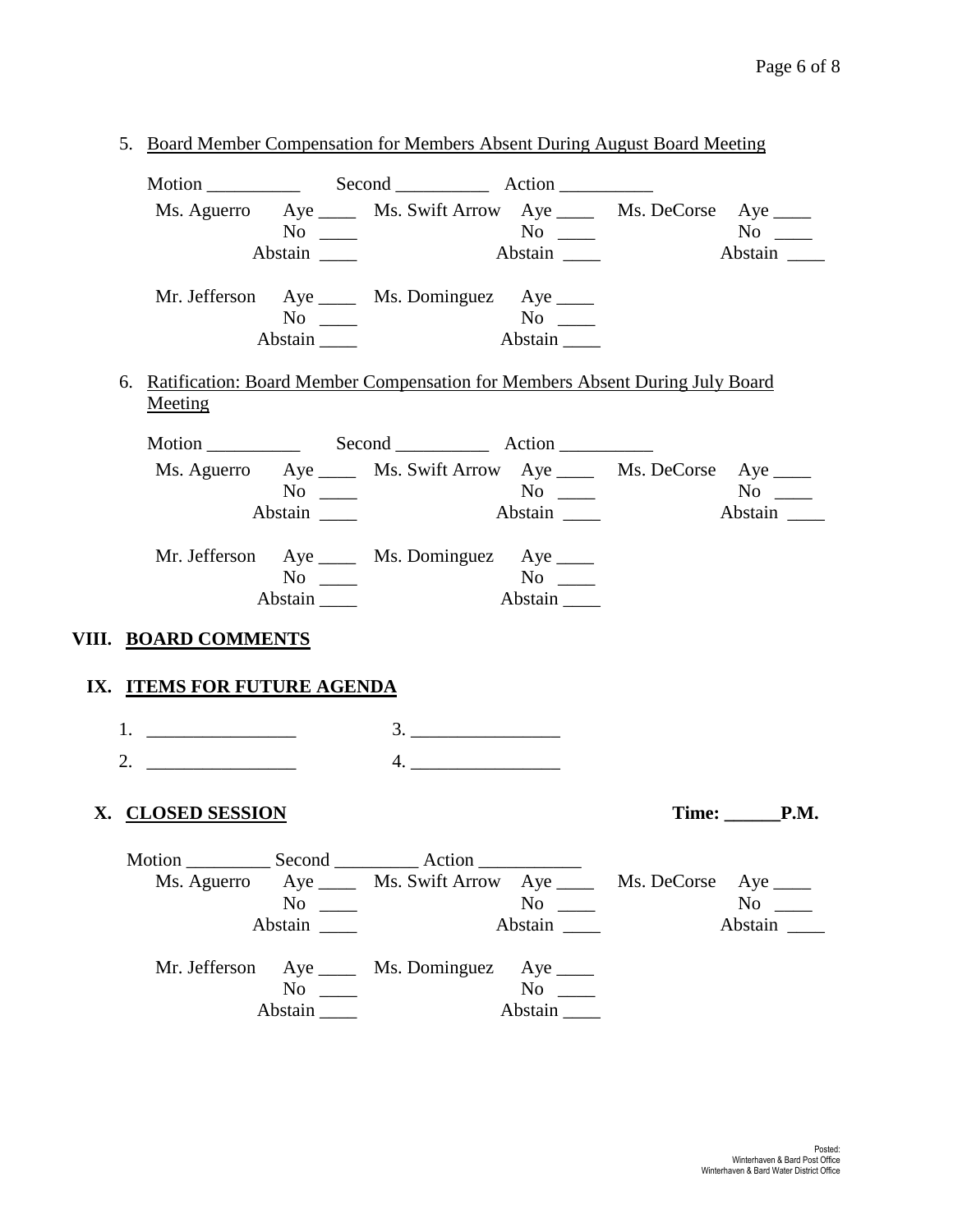|               |                      | 1. PERSONNEL MATTERS – Pursuant to Government Code 54957                          |               |                              |  |
|---------------|----------------------|-----------------------------------------------------------------------------------|---------------|------------------------------|--|
|               | a. Campus Security   |                                                                                   |               |                              |  |
|               |                      |                                                                                   |               |                              |  |
|               |                      |                                                                                   |               |                              |  |
|               |                      | 2. STUDENT MATTERS - Pursuant to Education Code 48918                             |               |                              |  |
|               |                      | a. JR959566 – Middle School Promotion<br>b. JG914372 – Readmission to High School |               |                              |  |
| XI. RECONVENE |                      |                                                                                   |               | Time: $\_\_\_\_\_\_\_\$ P.M. |  |
|               | $No \ \_$<br>Abstain | Ms. Aguerro Aye ______ Ms. Swift Arrow Aye ______ Ms. DeCorse Aye _____           | No<br>Abstain | $No \_$<br>Abstain           |  |
|               | $No \ \_$<br>Abstain | Mr. Jefferson Aye _____ Ms. Dominguez Aye _____                                   | Abstain       |                              |  |
|               |                      | 1. PERSONNEL MATTERS – Pursuant to Government Code 54957                          |               |                              |  |
|               | a. Campus Security   |                                                                                   |               |                              |  |
|               |                      | Motion Second Action                                                              |               |                              |  |
|               |                      |                                                                                   |               |                              |  |
|               |                      |                                                                                   |               |                              |  |
|               | $No \ \_$<br>Abstain | Ms. Aguerro Aye _____ Ms. Swift Arrow Aye _____ Ms. DeCorse Aye ____              | $No \_\_$     | $No \_\_$<br>Abstain         |  |
|               | $No \ \_$            | Mr. Jefferson Aye _____ Ms. Dominguez Aye ____                                    | $No \ \_$     |                              |  |
|               | Abstain              |                                                                                   | Abstain       |                              |  |